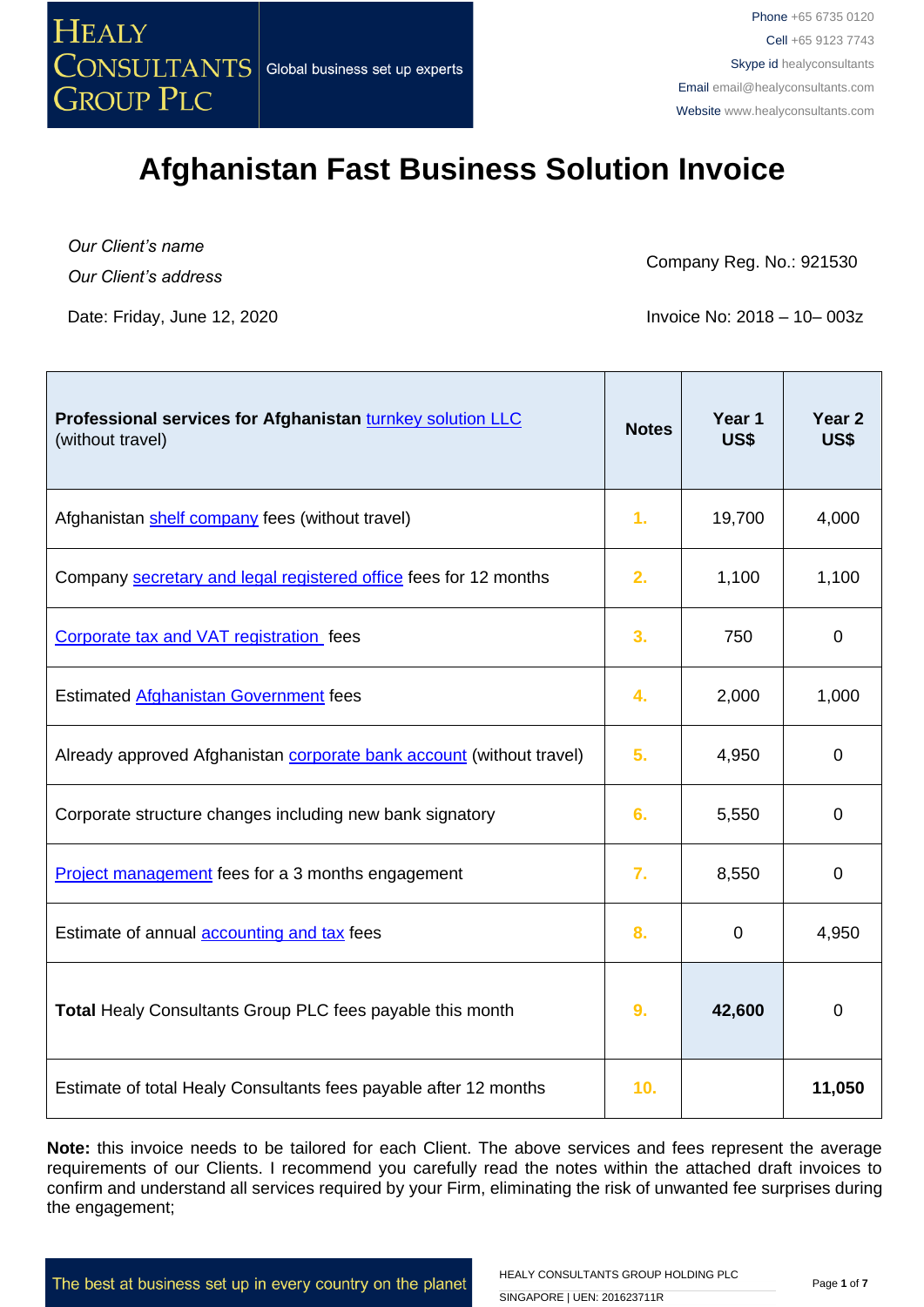### *Notes to invoice above*

**1.** Healy Consultants Group PLC's fees to supply our Client an aged clean shelf company; together with all Government fees paid up to date, historic annual accounting, tax, legal, and audit obligations complete. Within 1 week after fee settlement, my team and I will email you **i)** a company registration number; **ii)** a corporate bank account number; **iii)** a city centre business address; **iv)** a tax number; and **v)** a proforma Afghanistan sales invoice template complying with Afghanistan company law;

All engagement fees are agreed and paid up front and agree to the fees published on our country [web pages \(click link\).](http://www.healyconsultants.com/india-company-registration/turnkey-solutions/) Consequently, there are no hidden fees nor surprises nor ambushes throughout the engagement. All engagement deadlines are agreed up front in the form of [a detailed project plan,](http://www.healyconsultants.com/example-detailed-project-plan/) mapping out deliverables by week throughout the engagement term;



Every week during the engagement, Healy Consultants Group PLC will email our Cleint a detailed email engagement [status update.](http://www.healyconsultants.com/index-important-links/weekly-engagement-status-email/) Our Client is immediately informed of engagement problems and solutions. Your dedicated Engagement Project Manager will communicate with you via phone, Skype, WhatsApp, Viber, SMS, WeChat, Telegram, QQ, Facebook Messenger or Line Messenger In your preferred language;

**2.** In accordance with the [Corporations and Limited Liability Companies Law,](http://www.acbr.gov.af/laws.html) each Afghanistan Company must appoint a company secretary, who may be a natural person or a body corporate, but the company secretary must be resident in the country. Healy Consultants Group PLC will be the legal Afghanistan Company Secretary and our annual responsibilities include **i)** preparing and filing the legal annual return **ii)** securely maintaining company records; **iii)** liaising with the government on our Client's behalf; **iv)** legal filing of changes of company structure; and **v)** reminding our Client of statutory deadlines;

In accordance with the [Corporations and Limited Liability Companies Law,](http://www.acbr.gov.af/laws.html) each Afghanistan Company shall as from the date of its incorporation have a legal registered office in the country, to which all official Government communications and notices may be addressed. To comply with this statutory requirement, Healy Consultants Group PLC's Afghanistan business office will be the registered office address for your company. Thereafter, this address will be used to receive government correspondence including **i)** tax letters; **ii)** notice of the legal annual return; and **iii)** all government communications. Most of our Clients wish to place [Healy Consultants Group PLC's office address](http://www.healyconsultants.com/corporate-outsourcing-services/company-secretary-and-legal-registered-office/) on invoices, contracts, websites and business cards;

- **3.** Our shelf companies are tax registered, but not yet VAT registered. Consequently, Healy Consultants Group PLC will register the company for VAT with the [Afghanistan Revenue Department;](http://ard.gov.af/#home) Usually, it takes 1 week to secure tax numbers;
- **4.** This fee is an estimate of government costs payable during your Firm's engagement. All government fee payments will be supported by original receipts and invoices. Examples of government costs include: **i)** filing the incorporation documents with the Registrar of Companies at [Central Business Registry](http://www.acbr.gov.af/laws.html) and **ii)**  the [ACBR](http://www.acbr.gov.af/laws.html) fee for filing the annual return in subsequent years. While Healy Consultants Group PLC has made every effort to ensure the accuracy of these fees, any excess will be borne by our Client. Following engagement completion, Healy Consultants Group PLC will refund any excess of funds received over actual Government costs paid;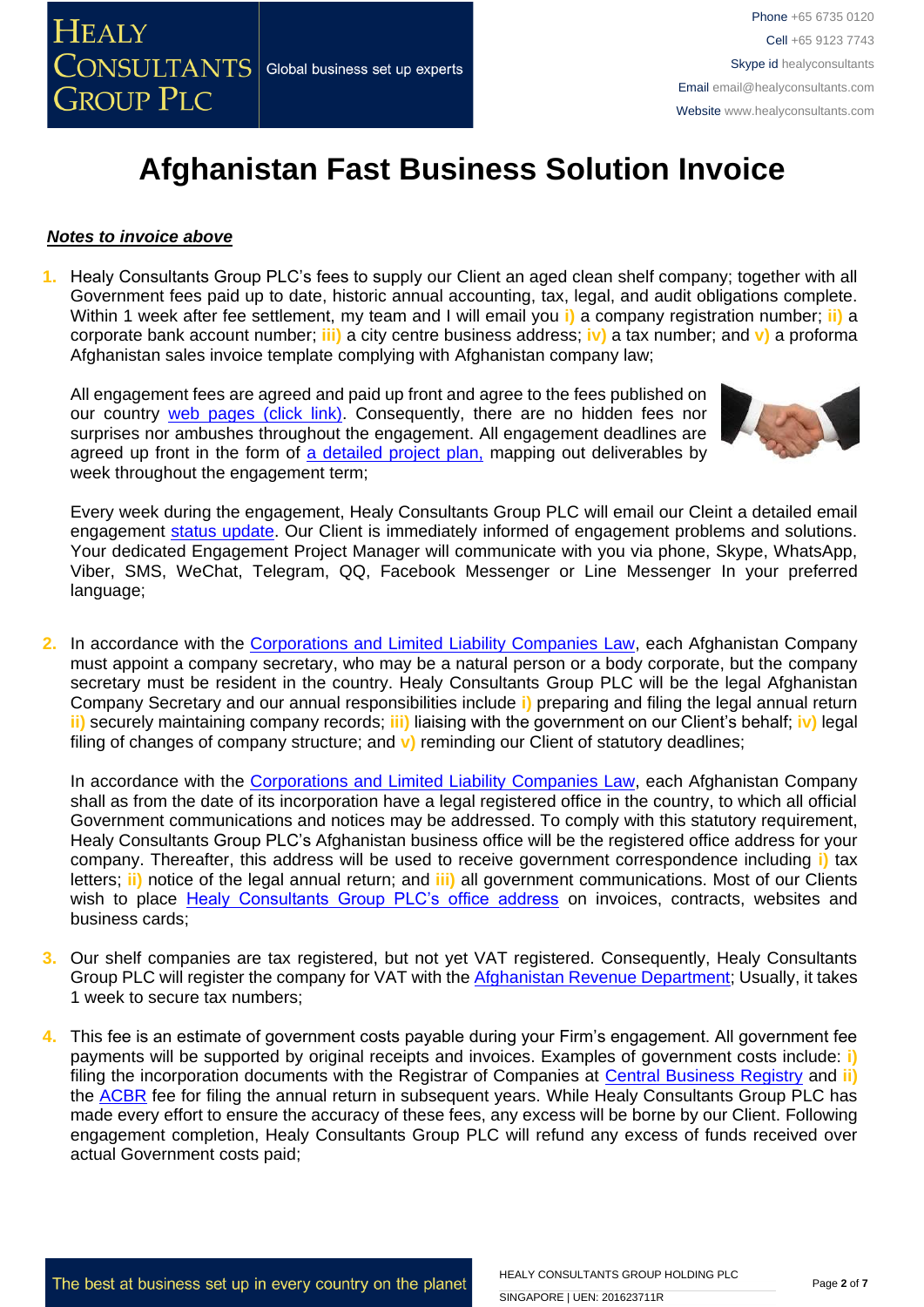**5.** Our Client will be appointed as the new sole bank signatory to the already approved [international](http://www.healyconsultants.com/international-banking/)  [corporate bank account](http://www.healyconsultants.com/international-banking/) (click link). We will be happy to supply you a detailed table of international corporate bank account options, similar to that on [this web page.](http://www.healyconsultants.com/international-banking/african-banking-options-no-travel/) It is a time consuming task, Healy Consultants Group PLC will shelter our Client from the administrative challenges.

As you can appreciate, it is a difficult task to obtain bank approval when shareholders and directors and bank signatories reside overseas. Healy Consultants Group PLC will prepare a business plan for the bank to optimize the probability of new bank signatory approval. Depending on the business and nationality of our Client, there is a 20% probability the bank will request the new bank signatory to travel for a one hour bank interview. Healy Consultants Group PLC will try its best to negotiate with the bank for a travel exemption. If our Client must travel for corporate bank account opening, Healy Consultants Group PLC will refund our Client US\$450;

The name of the already approved corporate bank account is that of the existing ready-made company. The shelf company name can be changed including the business activity of the company. If our Client wishes to change the shelf company name, the bank will request some new forms to be signed by Aidan Healy and our Client, without your travel;

It is important our Client is aware Healy Consultants Group PLC will only change the bank signatory after 100% of our Client due diligence documentation is received by courier. Only after the sole bank signatory is legally changed to our Client, can you remit funds into the corporate bank account. I recommend you read [this web page \(click link\)](http://www.healyconsultants.com/singapore-company-registration/turnkey-solutions/) to re-familiarize yourself with the detailed corporate restructuring process and timeframe, including **i)** changing bank signatory; **ii)** shareholders and directors; and **iii)** company name and business activity;







The banks enjoy ultimate power of approval of change of bank signatories' applications. Consequently, guaranteed success is outside of Healy Consultants Group PLC's control. What is inside our control is the preparation and submission of a high-quality change of bank signatory application; maximizing the likelihood of approval.

Global banks continue to tighten bank signatory changes procedures, their internal compliance departments completing more thorough due diligence of Clients. Consequently, our Client should expect the bank account approval period to take up to 6 weeks. Furthermore, global banks now require evidence of proof of business in the country where the corporate bank account will be, including sales contracts or lease agreement; All bank charges relating to multi-currency corporate bank account opening will be borne by our Client;

**6.** Healy Consultants Group PLC assists our Client appoint their preferred shareholders and directors and bank signatory. This is the hardest part of the engagement. This fee covers Healy Consultants Group PLC's time to assist our Client secure the amended Certificate of incorporation and M&AA, appointing new and resigning old shareholders and directors. Before the bank approves our Clients' preferred bank signatory, the bank's in-house Legal and Compliance Department will request additional Know Your Customer documents.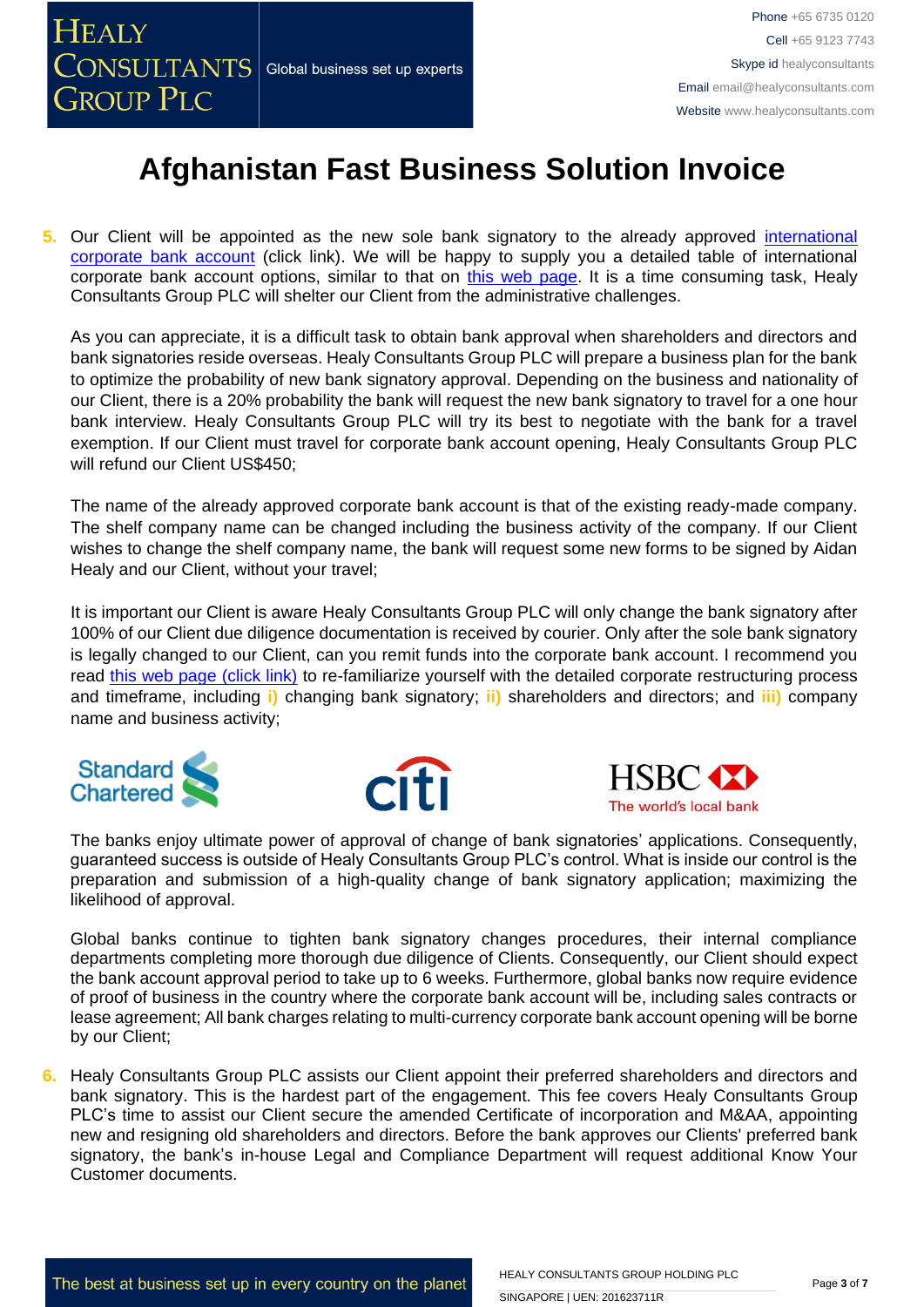Change of corporate structure and bank signatory is a time-consuming task, but Healy Consultants Group PLC will shelter our Client from this administrative burden. Realistically and so you can plan your business, our Client will be able to log into e-banking within 6 weeks from the time Healy Consultants Group PLC completes corporate structure change;

- **7.** Healy Consultants Group PLC project management fees relate to time and resources dedicated to:
	- **a.** thoroughly research and plan Afghanistan business set up for our Client;
	- **b.** devising strategies to **i)** minimise the total engagement period **ii)** complete the engagement without our Client travelling and **iii)** avoid the need for a specific regulatory license;
	- **c.** agreeing the optimum corporate structure with our Client;
	- **d.** submitting a high-quality company incorporation application to the [Afghanistan Central Business](http://www.acbr.gov.af/)  [Registry;](http://www.acbr.gov.af/)
	- **e.** choosing the optimum regulatory license for our Client's business activities (if required);
	- **f.** injecting the paid up share capital on our Client's behalf;
	- **g.** collating and supervising the legalisation and attestation and translation of Client documents;
	- **h.** weekly detailed engagement [status updates](http://www.healyconsultants.com/index-important-links/weekly-engagement-status-email/) to our Client and weekly Friday conference calls;
	- **i.** payment of retainer fees to multiple local lawyers and accountants;
	- **j.** ensuring our Client complies with local regulations and legally owns and controls the new entity;
	- **k.** ascertain the specific accounting, tax, legal and compliance considerations;
	- **l.** finding solutions to [challenges that occur](http://www.healyconsultants.com/engagement-project-management/) throughout the engagement;
	- **m.** determining the local and international tax obligations of the new entity, including corporate income tax, payroll taxes, withholding tax and sales taxes
- **8.** For an active trading company, these accounting and tax fees are an estimate of Healy Consultants Group PLC's fees to efficiently and effectively discharge our Client annual company accounting and tax obligations. Following receipt of a set of draft accounting numbers from your company, Healy Consultants Group PLC will more accurately advise accounting and tax fees;
- **9.** All fees quoted in this invoice correspond to fees quoted on Healy Consultant Group PLC's business [website.](http://www.healyconsultants.com/india-company-registration/) Please review this invoice carefully to identify errors. During the rush of a business day, it is possible Healy Consultants inadvertently made fee calculation errors, typing errors or omitted services or omitted historic fee payments from our Client. In the unfortunate event, you identify invoice errors, please revert to me directly re the same. I apologize in advance if I or my staff made invoice errors;
- **10.** Assuming our Client re-engages Healy Consultants Group PLC in year 2, this fee is an estimate of the fees payable next year, 12 months after the date of shelf company purchase;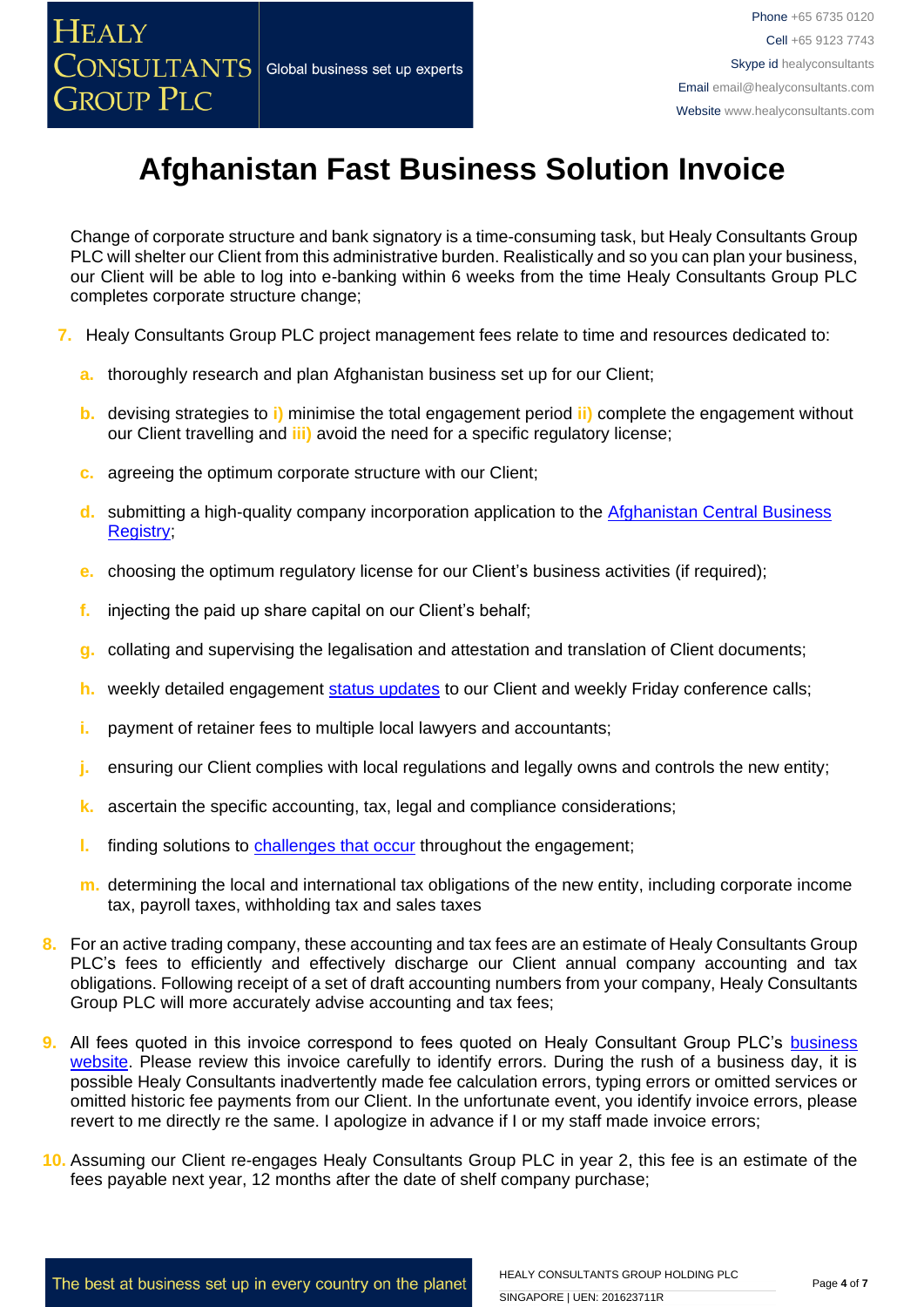- **11.** In accordance with the [Corporations and Limited Liability Companies Law](http://www.acbr.gov.af/laws.html) there is no minimum issued share capital required for an Afghanistan company;
- **12.** If our Client requires nominee shareholder and director [services \(click link\),](http://www.healyconsultants.com/corporate-outsourcing-services/nominee-shareholders-directors/) Healy Consultants Group PLC will be pleased to assist. Our fee for professional, passive nominee corporate [shareholder](http://www.healyconsultants.com/national-shareholder-services/) amounts to US\$2,100 per annum. Our fee to be both nominee director and shareholder amounts to US\$6,600 per annum. Being the sole shareholders and sole director of a Client's company exposes Healy Consultants Group PLC to reputation, litigation and financial risk;
- **13.** In accordance with [VAT](http://www.iras.gov.sg/irasHome/page03.aspx?id=648) Law, an Afghanistan company is obliged to register for VAT if annual sales exceed or are expected to exceed US\$27,000 in any calendar year. Healy Consultants Group PLC will be happy to assist you with VAT registration for a one-time fee of US\$750;
- **14.** If our Client and Healy Consultants Group PLC properly plan this engagement, our Client will *not* have to travel during this engagement. Healy Consultants Group PLC will efficiently complete changes of corporate structure and bank signatory in a timely manner without our Client's presence. Instead, our Client will need to **i)** sign and get documents legalized in the embassy in their country of origin and **ii)** courier the originals to Healy Consultants Group PLC office;



- **15.** If required, Healy Consultants Group PLC will be pleased to assist our Client secure [employee visa](http://www.healyconsultants.com/uk-company-registration/formation-support-services/) approvals. Our fee is US\$4,950 for the first employee, US\$3,950 for the second employee, US\$2,950 per employee thereafter. Our employee visa fee includes preparation of a quality visa application and submitting to the correct Government immigration officers. The Government enjoys ultimate power of approval of visa applications. Consequently, guaranteed success is outside of Healy Consultants Group PLC's control. What is inside our control is the preparation and submission of a high-quality immigration visa application that maximizes the likelihood of visa approval;
- **16.** The fees quoted in this sales invoice are a prediction of the fees required to efficiently and timely complete this engagement. If during the engagement Healy Consultants Group PLC realizes that the project is more complex than anticipated, requiring a large additional investment of time, my Firm will revert to request additional fees.
- **17.** Depending on our Client's business and nationality, the Government may require a special regulatory license to carry on your business in the country. Healy Consultants Group PLC will assist our Client secure license approval. There may be additional fees for this service. However, the Government enjoys ultimate power of approval of company corporate structure changes and business licenses;
- **18.** It is important our Clients are aware of their personal and corporate tax obligations in their country of residence and domicile; and they will fulfil those obligations annually. Let us know if you need Healy Consultants Group PLC help to clarify your local and international annual tax reporting obligations;
- **19.** Monthly, quarterly and mid-year Government tax obligations include monthly and quarterly payroll reporting, VAT and withholding tax return filing. If you need our help, Healy Consultants Group PLC can complete monthly Government reporting for a monthly fee of US\$860. Healy Consultants Group PLC monthly support will include **i)** receive in Dropbox the monthly invoices from our client **ii)** label monthly bank statement transactions **iii)** preparation and submission of VAT returns and **iv)** submission of monthly employee payroll reporting;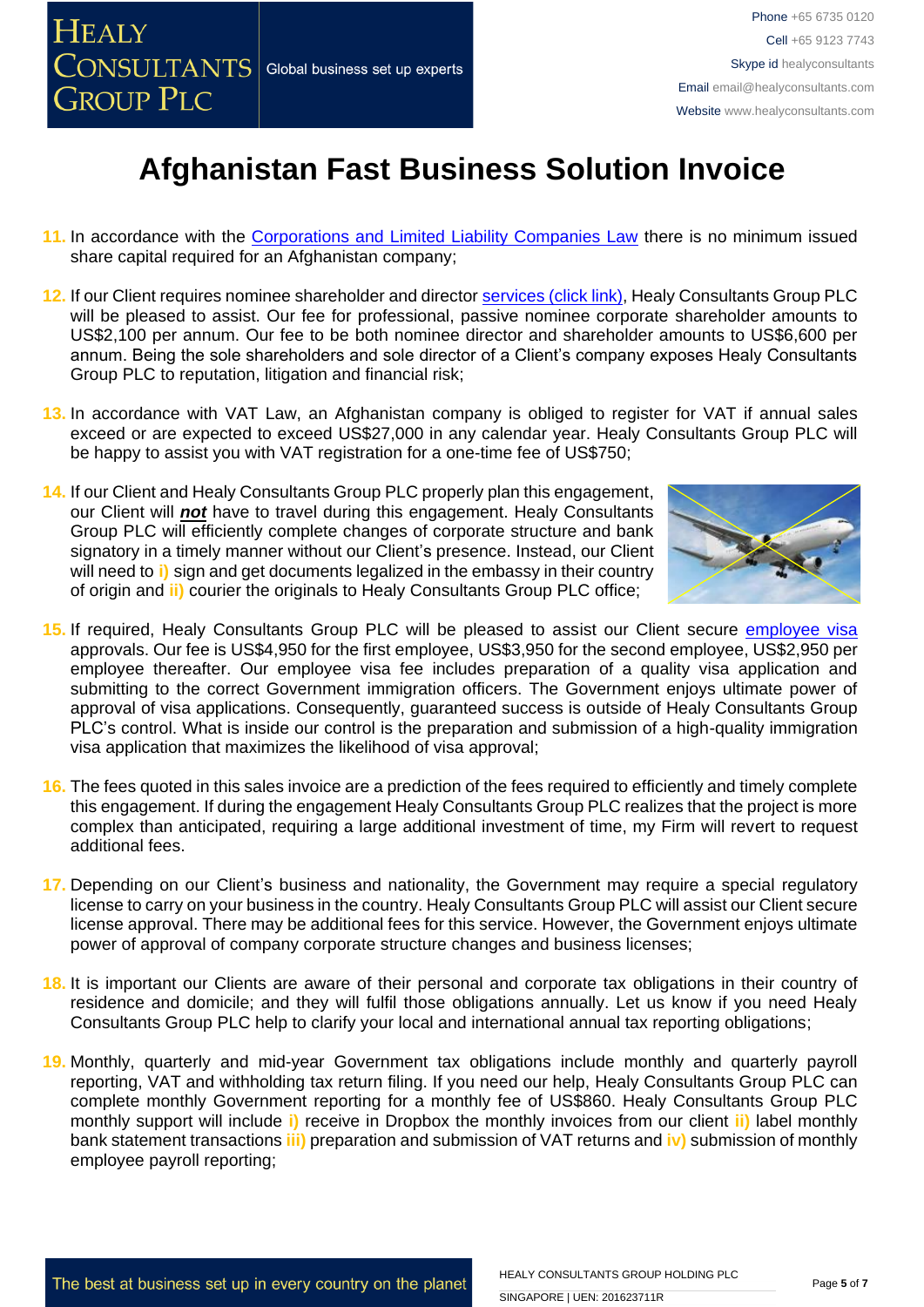**20.** During the engagement, shareholders and directors documents may need to be translated into English, before the Government and Bank approves corporate structure changes and bank account signatory change respectively. Consequently, our Client should budget for possible additional translation and embassy attestation fees. Either our Client or Healy Consultants Group PLC can complete this administrative task;

As always, Healy Consultants Group PLC will negotiate with all third parties to eliminate or reduce additonal engagement costs. For transparency purposes, all third-party fee payments will be supported by original receipts and invoices. Examples of possible third-party payments include **i)** embassy fees; **ii)** notary public costs; **iii)** official translator fees;

- **21.** Some of our Clients engage Healy Consultants Group PLC to [recruit](http://www.healyconsultants.com/corporate-outsourcing-services/how-we-help-our-clients-recruit-quality-employees/) local employees. We have a lot of experience in this area and we are quite skilled at securing quality candidates for our Clients;
- 22. Some of our Clients request Healy Consultants Group PLC to provide temporary shared [office space](http://www.healyconsultants.com/virtual-office/) for 6 months until their preferred business premises is found. If our Client requires this service, our one-time fee is US\$950. Monthly rental thereafter is paid directly to the landlord, independently of Healy Consultants Group PLC;
- **23.** As stipulated on ou[r business website](http://www.healyconsultants.com/) and in section 3 of our engagement letter, Healy Consultants Group PLC will only commence the engagement following **i)** settlement of our fees and **ii)** completion and signing of our legal engagement letter;
- **24.** Healy Consultants Group PLC will only change the corporate structure of your company after 75% of [due](http://www.healyconsultants.com/due-diligence/)  [diligence documentation](http://www.healyconsultants.com/due-diligence/) is received by email. Healy Consultants Group PLC will only appoint a new bank signatory after 100% of the Client's original due diligence documentation is received by courier;
- **25.** During the annual renewal engagement, our in-house Legal and Compliance Department reviews the quality and completeness of our Client file. Consequently, Healy Consultants Group PLC may revert to our Client to ask for more up to date [due diligence documentation;](http://www.healyconsultants.com/due-diligence/)
- **26.** Some of our Clients prefer to pay Healy Consultants Group PLC fees by [instalments \(click link\);](http://www.healyconsultants.com/payment-by-instalments/)
- **27.** To assist our Clients to minimize foreign exchange costs, our Client can settle Healy Consultants Group PLC fees in SG\$, Euros, Pounds, or US\$. Kindly let me know in which currency your Firm prefers to settle our fees and I will send an updated invoice, thank you;
- 28. Engage Healy Consultants Group PLC to [project manage](http://www.healyconsultants.com/project-manage-engagements/) business set up in every country on the planet. We are the best in the [world](http://www.healyconsultants.com/best-in-the-world/) at what we do, timely completing [the A to Z](http://www.healyconsultants.com/a-to-z-of-business-set-up/) of every country engagement.